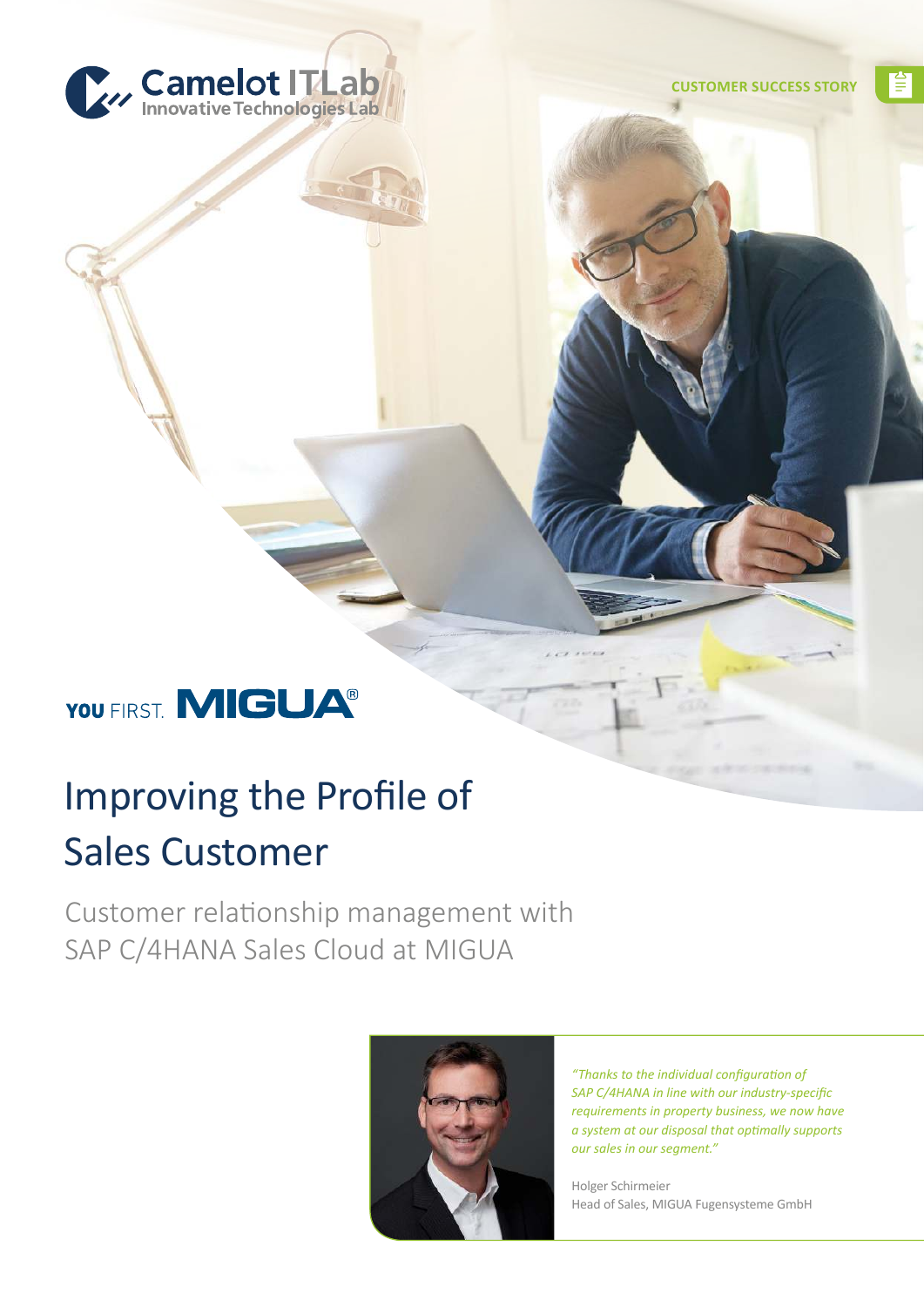#### below:

2nd from left: Ralf Bell, Key Account Manager International, Waterfront Integrated Resort, Colombo, Sri Lanka

#### right:

Dubai Mall Extension, Dubai, United Arab Emirates, MIGUA joint profiles





# Industry-specific sales requirements

A CRM system had already been in use for several years at MIGUA, which however did not meet the performance requirements of MIGUA due to its outdated user interface, slow response times and insufficient integration into existing systems. During the search for a new solution, the sales team attached particular importance to the fact that the usual focus on "property business" in the construction industry could be mapped flexibly. In addition, the future CRM system should provide mobile support for sales employees irrespective of their devices, and enable integration with Microsoft Outlook and SAP Business One in order to increase acceptance among end users.

For these reasons, MIGUA decided to replace the existing legacy CRM system with a modern cloud based CRM solution. After a carefully conducted IT and vendor selection process, the decision was made to re-implement the SAP C/4HANA Sales Cloud with the C/4HANA team of Camelot ITLab GmbH and to completely replace the existing CRM legacy system.

# Fast migration to a highperformance cloud solution

On the basis of an agile project methodology and with close cooperation between the Camelot CRM team and the MIGUA specialist department, a future-oriented, flexible CRM solution was successfully introduced in just a few months. Thanks to seamless integration into the existing SAP Business One backend system, customer data stored there is also available in the CRM system to any sales employee worldwide in real time.

The migration significantly improved data quality, as SAP C/4HANA consistently supports the user in terms of completeness, consistency and duplicates. What's more, SAP C/4HANA offers extensive reporting functionalities for ad hoc evaluations in order to be able to provide information both within the sales department and to the finance department and management.

*"Our sales staff can now access their data in real time, while on the go and on any device – which represents a major step towards greater efficiency and userfriendliness."*

Ralf Bell, Key Account Manager International, MIGUA Fugensysteme GmbH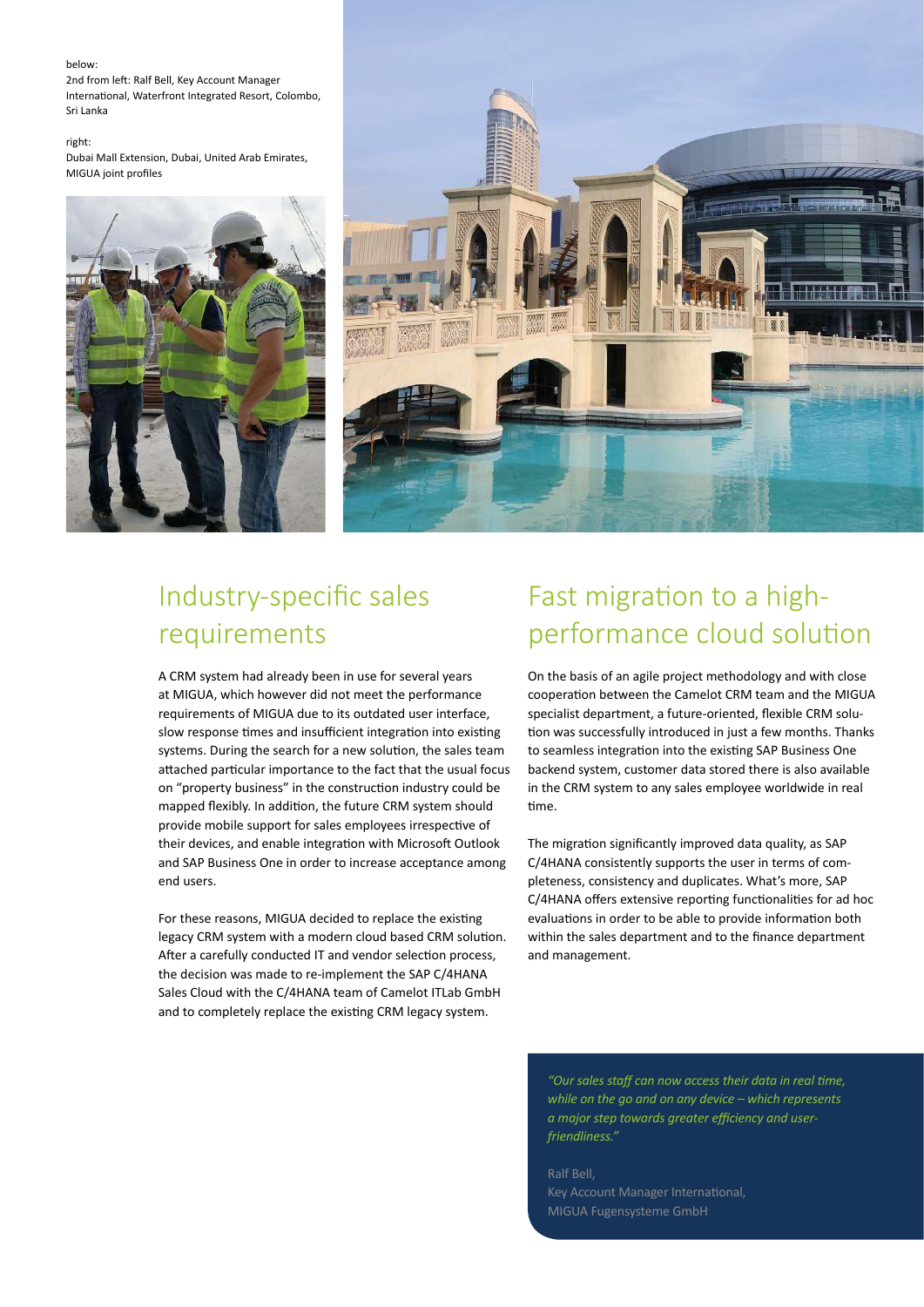



#### left:

Barajas Airport, Madrid, Spain, MIGUA joint profiles

above:

Zugspitze, Germany, MIGUA joint profiles

## Project overview

#### **Sales processes**

- Adaptation and extension of the system for mapping the construction sector-specific "property business" on the basis of SAP standard objects
	- Entry of construction projects
	- Entry of multiple opportunities for one construction project
	- Recording of manufacturers and competitors involved in an opportunity
- Adaptation of regional management for the automated assignment of responsible sales employees to a construc tion project
- Overview and resubmission of all relevant opportunities of a sales employee
- Adaptation of customer, contact, opportunity and activity management in line with MIGUA's own requirements

#### **System setup**

- Migration of all master data, such as customers, contact persons and construction projects from the existing legacy CRM system
- Migration of all transaction data, such as opportunities, visits, appointments, etc. from the existing legacy CRM system
- Roll-out of the SAP C/4HANA app to mobile device

#### **Interfaces**

- Connection/integration of the existing SAP Business One (ERP) system
- Integration of customer master data from SAP Business One to SAP C/4HANA
- Integration into MS Outlook